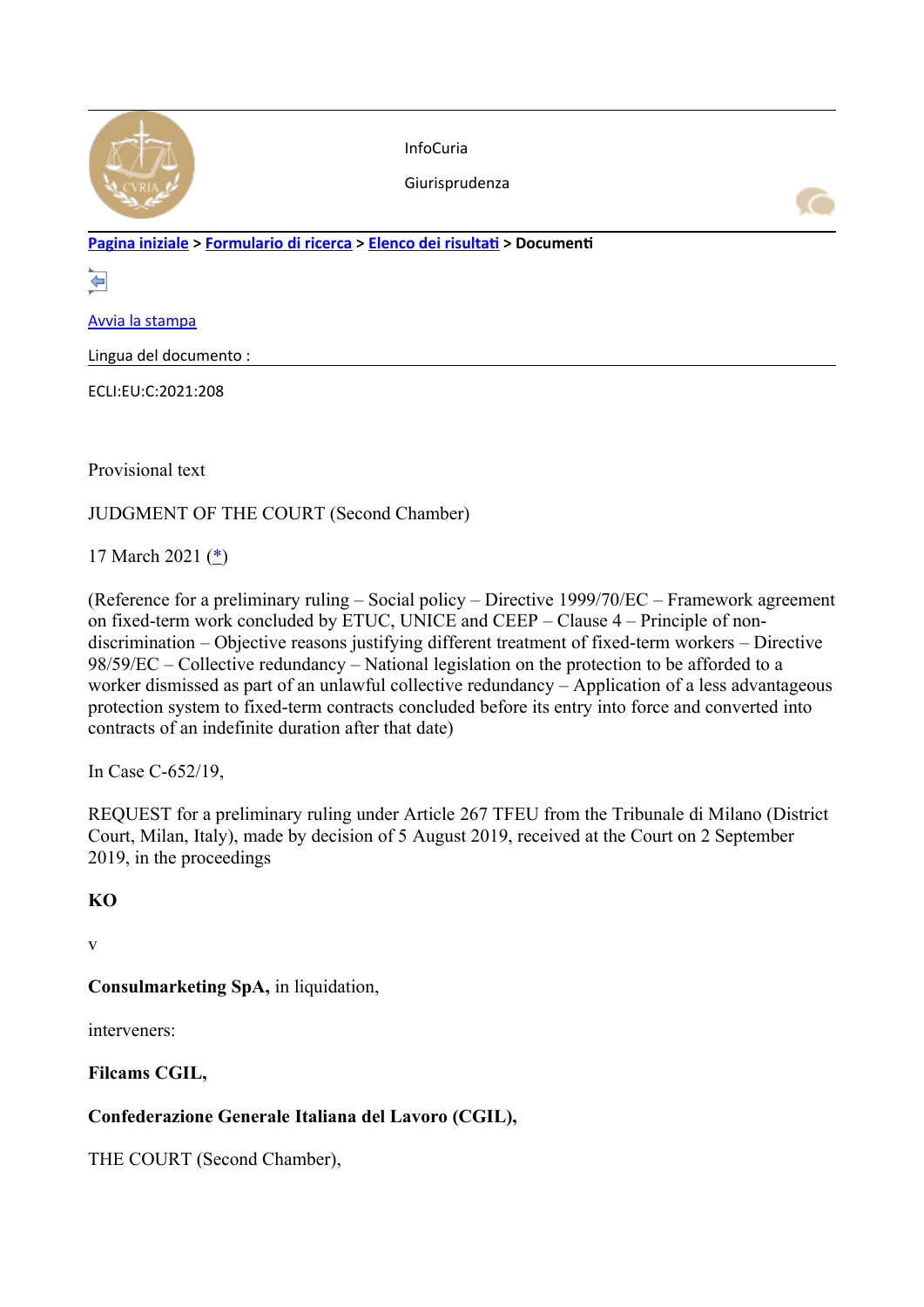composed of A. Arabadjiev, President of the Chamber, A. Kumin (Rapporteur), T. von Danwitz, P.G. Xuereb and I. Ziemele, Judges,

Advocate General: J. Kokott,

Registrar: A. Calot Escobar,

having regard to the written procedure,

after considering the observations submitted on behalf of:

– KO, Filcams CGIL and Confederazione Generale Italiana del Lavoro (CGIL), by C. De Marchis Gòmez, avvocato,

– the Italian Government, by G. Palmieri, acting as Agent, and by G. Aiello and E. Manzo, avvocati dello Stato,

– the European Commission, initially by B.-R. Killmann, A. Spina and M. van Beek, and subsequently by B.-R. Killmann and A. Spina, acting as Agents,

having decided, after hearing the Advocate General, to proceed to judgment without an Opinion,

gives the following

#### **Judgment**

1 This request for a preliminary ruling concerns the interpretation of Council Directive 98/59/EC of 20 July 1998 on the approximation of the laws of the Member States relating to collective redundancies (OJ 1998 L 225, p. 16), of Clause 4 of the framework agreement on fixedterm work concluded on 18 March 1999 ('the Framework Agreement') and annexed to Council Directive 1999/70/EC of 28 June 1999 concerning the framework agreement on fixed-term work concluded by ETUC, UNICE and CEEP (OJ 1999 L 175, p. 43), and of Articles 20 and 30 of the Charter of Fundamental Rights of the European Union ('the Charter').

2 The request has been made in proceedings between KO and Consulmarketing SpA, in liquidation, concerning the legal protection to be granted to KO following her dismissal by Consulmarketing as part of an unlawful collective redundancy.

#### **Legal context**

### *EU law*

#### *Directive 98/59*

3 Recitals 2 and 6 of Directive 98/59 read as follows:

'(2) Whereas it is important that greater protection should be afforded to workers in the event of collective redundancies while taking into account the need for balanced economic and social development within the Community;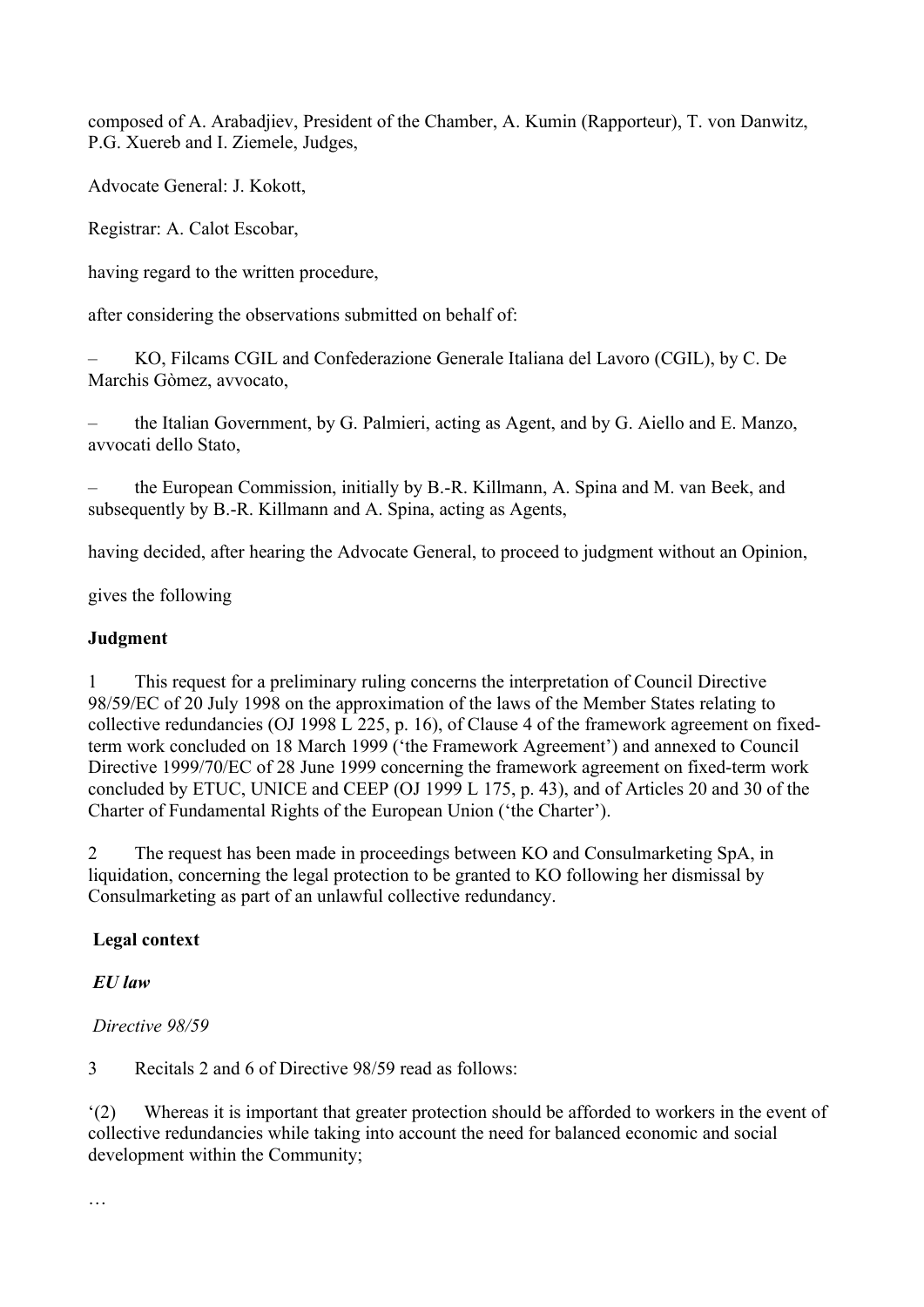(6) Whereas the Community Charter of the fundamental social rights of workers, adopted at the European Council meeting held in Strasbourg on 9 December 1989 by the Heads of State or Government of 11 Member States, states, inter alia, in point 7 … [that] "the completion of the internal market must lead to an improvement in the living and working conditions of workers in the European Community (…)."'

4 Article 1(2)(a) of that directive provides that the directive does not apply, inter alia, to 'collective redundancies effected under contracts of employment concluded for limited periods of time or for specific tasks except where such redundancies take place prior to the date of expiry or the completion of such contracts'.

## *Directive 1999/70 and the Framework Agreement*

5 As stated in recital 14 of Directive 1999/70, 'the signatory parties wished to conclude a framework agreement on fixed-term work setting out the general principles and minimum requirements for fixed-term employment contracts and employment relationships; they have demonstrated their desire to improve the quality of fixed-term work by ensuring the application of the principle of non-discrimination, and to establish a framework to prevent abuse arising from the use of successive fixed-term employment contracts or relationships'.

6 The second paragraph of the preamble to the Framework Agreement states that the parties to the agreement 'recognise that contracts of an indefinite duration are, and will continue to be, the general form of employment relationship between employers and workers [and that] fixed-term employment contracts respond, in certain circumstances, to the needs of both employers and workers'.

7 Clause 1 of the Framework Agreement, entitled 'Purpose', provides:

'The purpose of this framework agreement is to:

(a) improve the quality of fixed-term work by ensuring the application of the principle of nondiscrimination;

8 Under Clause 2(1) of the Framework Agreement:

'This agreement applies to fixed-term workers who have an employment contract or employment relationship as defined in law, collective agreements or practice in each Member State.'

9 Clause 3 of the Framework Agreement, entitled 'Definitions', provides:

'1. For the purpose of this agreement the term "fixed-term worker" means a person having an employment contract or relationship entered into directly between an employer and a worker where the end of the employment contract or relationship is determined by objective conditions such as reaching a specific date, completing a specific task, or the occurrence of a specific event.

2. For the purpose of this agreement the term "comparable permanent worker" means a worker with an employment contract or relationship of indefinite duration, in the same establishment, engaged in the same or similar work/occupation, due regard being given to qualifications/skills. Where there is no comparable permanent worker in the same establishment, the comparison shall be

<sup>…&#</sup>x27;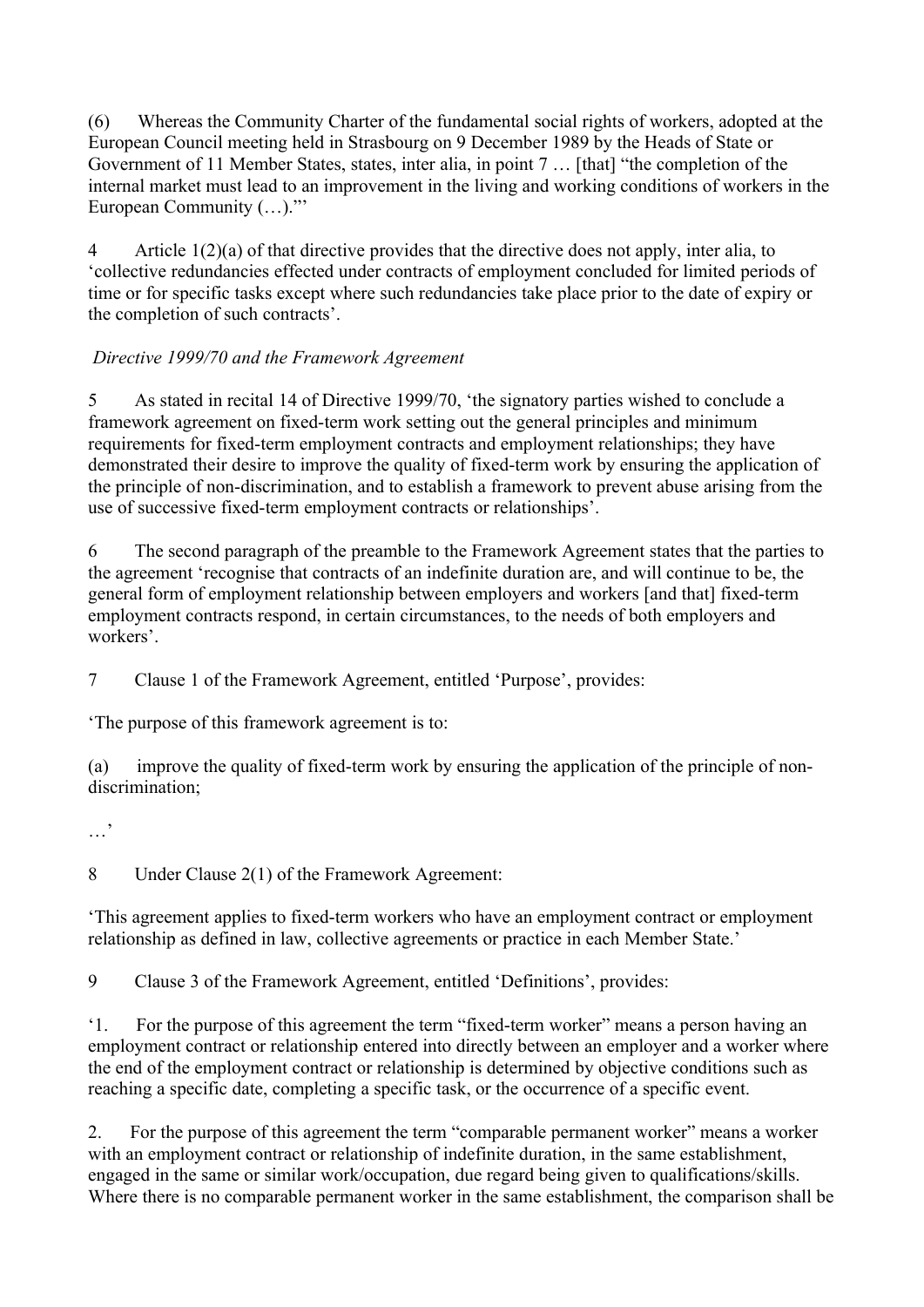made by reference to the applicable collective agreement, or where there is no applicable collective agreement, in accordance with national law, collective agreements or practice.'

10 Clause 4 of the Framework Agreement, entitled 'Principle of non-discrimination', provides:

'1. In respect of employment conditions, fixed-term workers shall not be treated in a less favourable manner than comparable permanent workers solely because they have a fixed-term contract or relation unless different treatment is justified on objective grounds.

…

4. Period-of service qualifications relating to particular conditions of employment shall be the same for fixed-term workers as for permanent workers except where different length-of service qualifications are justified on objective grounds.'

## *Italian law*

11 Legge n. 223 – Norme in materia di cassa integrazione, mobilità, trattamenti di disoccupazione, attuazione di direttive della Comunità europea, avviamento al lavoro ed altre disposizioni in materia di mercato del lavoro (Law No 233 relating to provisions on technical layoffs, mobility, unemployment benefit, implementation of Community directives, employment services and other provisions relating to the employment market) of 23 July 1991 (Ordinary Supplement to GURI No 175 of 27 July 1991), as amended by legge n. 92 – Disposizioni in materia di riforma del mercato del lavoro in una prospettiva di crescita (Law No 92 relating to provisions for the reform of the labour market with a view to achieving growth) of 28 June 2012 (Ordinary Supplement to GURI No 153 of 3 July 2012) ('Law No 223/1991'), sets out the legal framework applicable to collective redundancy procedures, including, inter alia, the provisions transposing Directive 98/59 into Italian law. It is apparent from the order for reference that Article 5(1) of Law No 223/1991 provides the criteria on the basis of which the employer is required to determine, in the event of collective redundancies, which workers will be dismissed.

12 Article 5(3) of Law No 223/1991 provides:

'… In the event of non-compliance with the selection criteria [for choosing the workers to be dismissed] provided for in paragraph 1, the system referred to in the fourth paragraph of Article 18 of [legge n. 300 – Norme sulla tutela della libertà e dignità dei lavoratori, della libertà sindacale e dell'attività sindacale, nei luoghi di lavoro e norme sul collocamento (Law No 300 relating to rules on the protection of the freedom and dignity of workers, freedom of association and trade union activity in the workplace, as well as regulations on employment) of 20 May 1970 (GURI No 131 of 27 May 1970),] shall apply …'

13 Article 18(1) and (4) of Law No 300 of 20 May 1970 provides, in the version applicable to the facts at issue in the main proceedings:

'The court, in the decision declaring the dismissal null and void for being discriminatory … because it can be linked to other cases of nullity provided for by law or because it is determined by a decisive unlawful reason within the meaning of Article 1345 of the Civil Code, shall order the employer … to reinstate the worker to his or her post, regardless of the formal reason relied on and regardless of the number of workers employed by the employer. … Where reinstatement has been ordered, the employment relationship shall be deemed to be terminated if the worker has not returned to work within thirty days of being invited to do so by the employer, except in the case that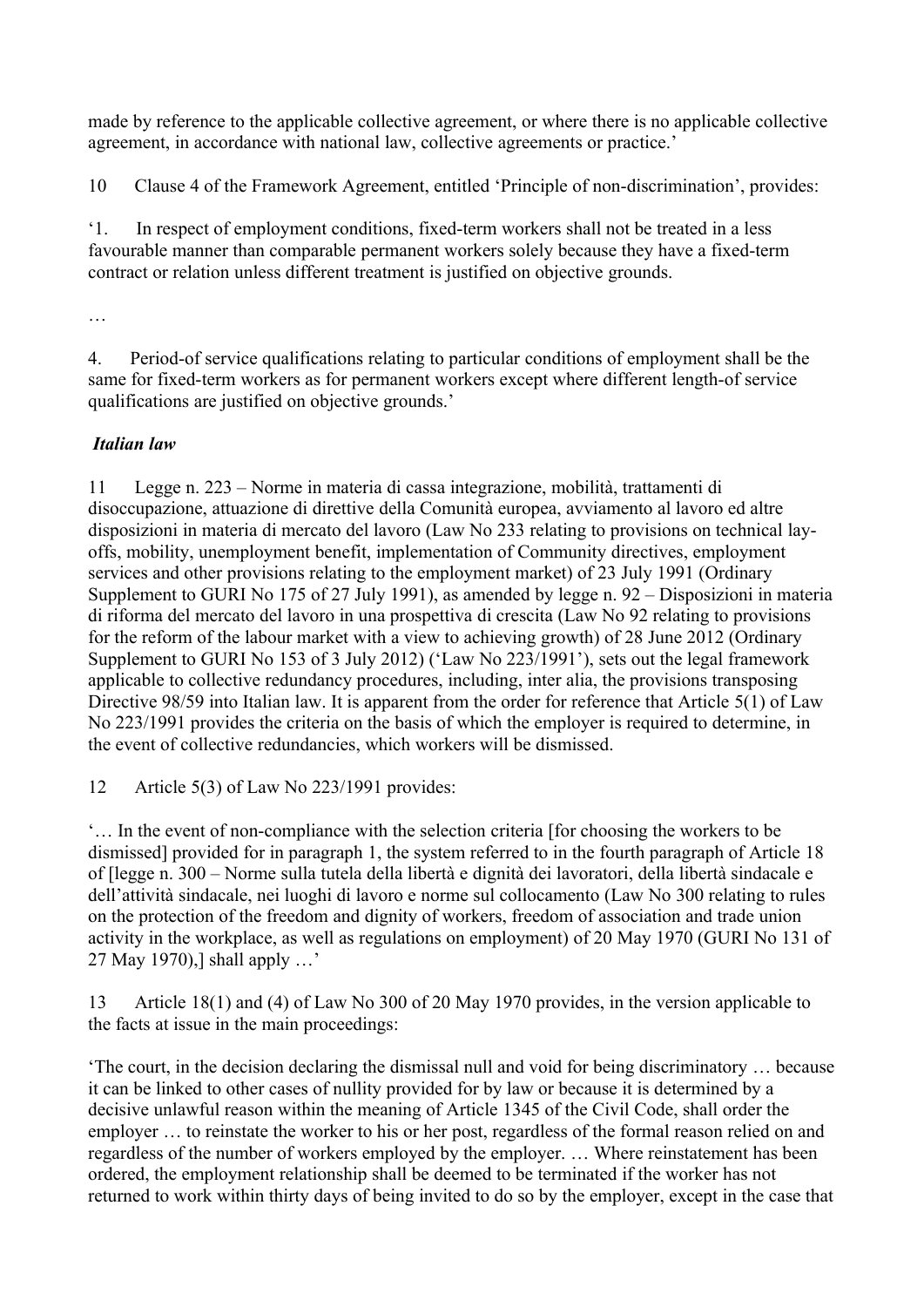the worker has requested the compensation referred to in the third paragraph of this Article. The system referred to in this Article shall also apply to dismissal declared ineffective on the grounds that it was effected orally.

…

The court, where it finds that the justified objective grounds or just cause adduced by the employer do not exist, … shall annul the dismissal and order the employer to proceed with the reinstatement referred to in the first paragraph and to pay compensation commensurate with the worker's last actual overall salary from the date of dismissal until the date of actual reinstatement, minus any amounts the worker received from other professional activities during the period of exclusion and the amounts that he or she could have received by diligently seeking a new job. … The employer shall also be ordered to pay social security contributions from the day of dismissal until the day of actual reinstatement, together with interest at the legal rate without application of penalties for nonpayment or late-payment of contributions, in an amount equal to the difference between the contributions which would have been paid under the employment contract that was terminated by the unfair dismissal and the contributions paid to the worker in connection with the performance of other professional activities. …'

14 Article 1(1) and (2) of decreto legislativo n. 23 – Disposizioni in materia di contratto di lavoro a tempo indeterminato a tutele crescenti, in attuazione della legge 10 dicembre 2014, n. 183 (Legislative Decree No 23 on provisions relating to employment contracts of indefinite duration offering increasing protection and implementing Law No 183 of 10 December 2014) of 4 March 2015 (GURI No 54 of 6 March 2015) ('Legislative Decree No 23/2015'), provides:

'1. For workers classified as workers, employees or executives, hired under an employment contract of indefinite duration as from the date of entry into force of this Decree, the protection system in the event of unlawful dismissal shall be governed by the provisions of this Decree.

2. The provisions of this Decree shall also apply in the event of conversion, after the entry into force of this Decree, of a fixed-term contract or an apprenticeship contract into a contract of indefinite duration.'

15 Article 3(1) of Legislative Decree No 23/2015 provides that, in the event of unjustified collective redundancy, the court is to declare the end of the employment relationship and 'order the employer to pay compensation, not subject to social security contributions, the amount of which shall be equivalent to 2 months' worth of the last reference salary for the purpose of calculating severance pay in respect of each year of service, such indemnity being in any event not less than 4 months' remuneration and not more than 24 months' remuneration.' Under decreto legge n. 87 – Disposizioni urgenti per la dignità dei lavoratori e delle imprese (Decree-Law No 87 on the establishment of urgent provisions for the dignity of workers and enterprises) of 12 July 2018 (GURI No 161 of 13 July 2018), that range is between 6 and 36 months' of salary.

16 Article 10(1) of Legislative Decree No 23/2015 is worded as follows:

'1. In the event that … the selection criteria referred to in Article 5(1) of Law [No 223/1991] are not complied with, the system referred to in Article 3(1) shall apply.'

## **The dispute in the main proceedings and the questions referred for a preliminary ruling**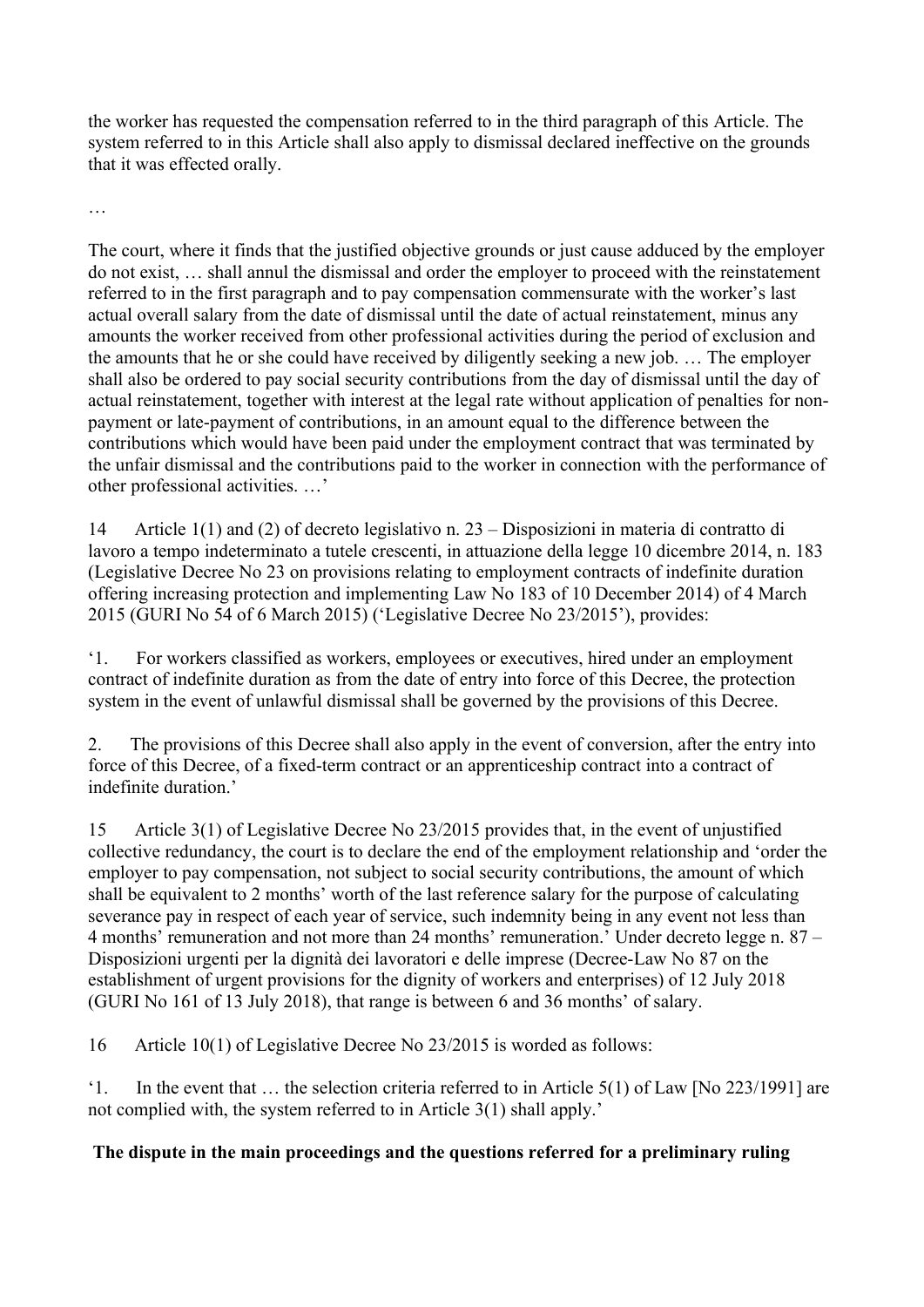17 The applicant in the main proceedings was recruited by Consulmarketing, as from 14 January 2013, under a fixed-term employment contract.

18 On 31 March 2015, that fixed-term contract was converted into a contract of indefinite duration.

19 On 19 January 2017, Consulmarketing initiated collective redundancy proceedings involving 350 workers, including the applicant, at the end of which all those workers were dismissed.

20 The dismissed workers brought an action before the referring court, the Tribunale di Milano (District Court, Milan, Italy), arguing, inter alia, that Consulmarketing had failed to observe the criteria on the basis of which the employer is required to determine, in the event of collective redundancies, which workers will be dismissed.

21 The referring court found that the collective redundancy was unlawful, ordering the payment of damages, and it also ordered reinstatement within the undertaking of all the workers concerned, except for the applicant. That court considered that the applicant could not benefit from the same protection system as the other workers who had been made redundant, on the ground that her fixedterm employment contract had been converted into a contract of indefinite duration after 7 March 2015, the date of entry into force of Legislative Decree No 23/2015.

22 In the context of the proceedings brought against that decision, which constitute the main proceedings, the applicant submits, inter alia, (i) that the applicable national legislation does not comply with EU law and (ii) infringement of the principle of equal treatment. It should also be noted that, in the course of those proceedings, first, Consulmarketing was declared insolvent and, secondly, Filcams CGIL and Confederazione Generale Italiana del Lavoro (CGIL) voluntarily entered an appearance in support of the forms of order sought by the applicant, in their capacity as trade union organisations.

23 It follows from the order for reference that, in the event of unlawful dismissal of a worker who was hired under an employment contract of indefinite duration before 7 March 2015, the employer must, first, reinstate the worker concerned to his or her post and, secondly, pay that worker compensation corresponding to the actual total remuneration covering the period between the day of dismissal and that of actual reinstatement, in addition to the payment of social security contributions corresponding to that same period, within a limit of 12 months' remuneration. Workers engaged for an indefinite period after 7 March 2015 would not be entitled to such reinstatement, but only to compensation which does not give rise to the payment of social security contributions. The amount of that compensation would depend, inter alia, on the worker's length of service and correspond, as appropriate, to a minimum of 4 months' remuneration and a maximum of 24 months' remuneration. Since 2018, that range has been increased to 6 and 36 months, respectively.

24 In the present case, even though the applicant took up her duties before 7 March 2015, her fixed-term contract was converted into a contract of indefinite duration after that date. The conversion of a fixed-term contract into a contract of indefinite duration would, for the purposes of determining the protection system in the event of unlawful collective redundancy, be treated like a new recruitment. In that respect the applicant cannot, under national law, claim reinstatement to her post or damages, but only compensation.

25 The referring court questions whether that situation is compatible with Directive 98/59 and Clause 4 of the Framework Agreement, read in the light of Articles 20 and 30 of the Charter.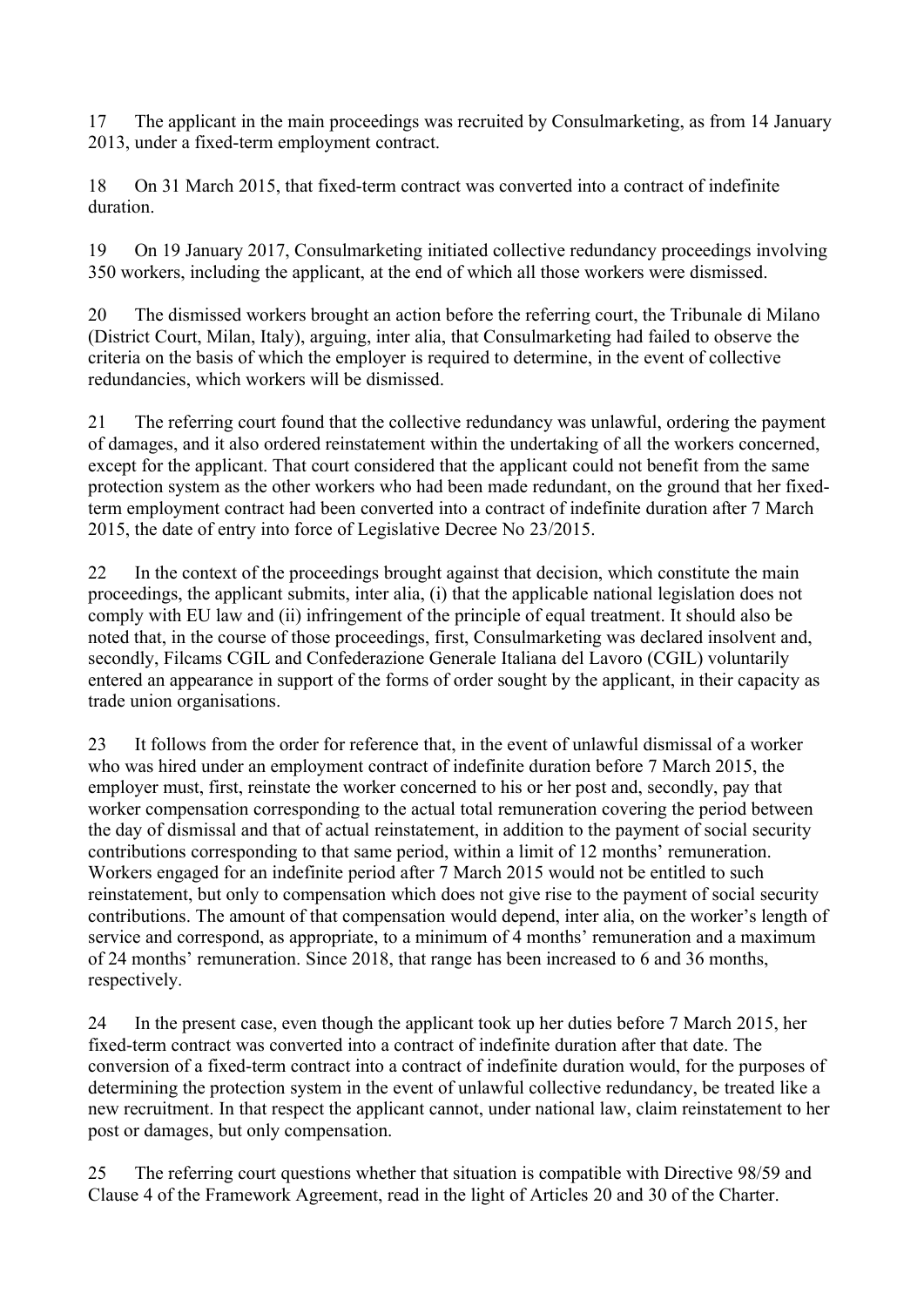26 In the first place, according to the referring court, the compensation to which the applicant in the main proceedings is entitled does not constitute adequate compensation for unlawful collective redundancy for the purposes of Article 30 of the Charter. Indeed, it would appear from the Explanations relating to the Charter of Fundamental Rights (OJ 2007 C 303, p. 17) that Article 30 of the Charter should be interpreted in the light of Article 24 of the European Social Charter, signed in Turin on 18 October 1961. This in turn has, it is stated, been interpreted by the European Committee of Social Rights to the effect that a penalty arising from unlawful collective redundancy is considered adequate where it provides for (i) the reimbursement of the financial losses suffered by the worker concerned between the date of his or her dismissal and the decision ordering the employer to reimburse him or her, (ii) the possibility of reinstating that worker in the company and (iii) compensation in an amount high enough to deter the employer and to compensate for the damage suffered by the worker concerned.

27 In the second place, the referring court notes a difference in treatment between, on the one hand, the applicant in the main proceedings, a worker who took up employment before 7 March 2015 under a fixed-term employment contract, which was converted into a contract of indefinite duration after that date, and, on the other, all the other workers dismissed by Consulmarketing, who were recruited under employment contracts of indefinite duration entered into before that date. That difference in treatment stems from treating the conversion of a fixed-term employment contract into an employment contract of indefinite duration in the same way as a new recruitment.

28 In those circumstances the Tribunale di Milano (District Court, Milan) decided to stay the proceedings and to refer the following questions to the Court of Justice for a preliminary ruling:

'(1) Do the principles of equal treatment and non-discrimination enshrined in Clause 4 of [the Framework Agreement] on employment conditions preclude the legal provisions of Article 1(2) and Article 10 of [Legislative Decree No 23/2015] which, with regard to collective redundancies that are unlawful due to non-compliance with the selection criteria, provide for a dual and differentiated system of protection whereby, in the same procedure, appropriate, effective and dissuasive protection is provided in respect of employment relationships of indefinite duration created prior to 7 March 2015 – for which reinstatement and the payment of employer's contributions are envisaged as possible remedies – yet limited compensation only, between maximum and minimum amounts, is offered in respect of fixed-term employment relationships having the same length of service, in that they were created prior to that date but converted to an open-ended contract after 7 March 2015, which is a less effective and dissuasive form of protection?

(2) Do the provisions contained in Articles 20 and 30 of the [Charter] and in Directive [98/59] preclude a legal provision such as Article 10 of [Legislative Decree No 23/2015] which introduces exclusively for workers hired (or whose fixed-term contract was converted) for an indefinite duration after 7 March 2015 an arrangement whereby, in the event of collective redundancies that are unlawful due to non-compliance with the selection criteria, reinstatement is not an option – unlike for the other similar employment relationships established beforehand and involved in the same procedure – and which instead introduces a concurrent system of compensation only which is insufficient to make good the financial consequences resulting from the loss of employment and which is inferior to the other coexisting model, applied to other workers whose relationships have the same characteristics with the sole exception of the date of conversion or creation?'

### **Consideration of the questions referred**

#### *Preliminary observations*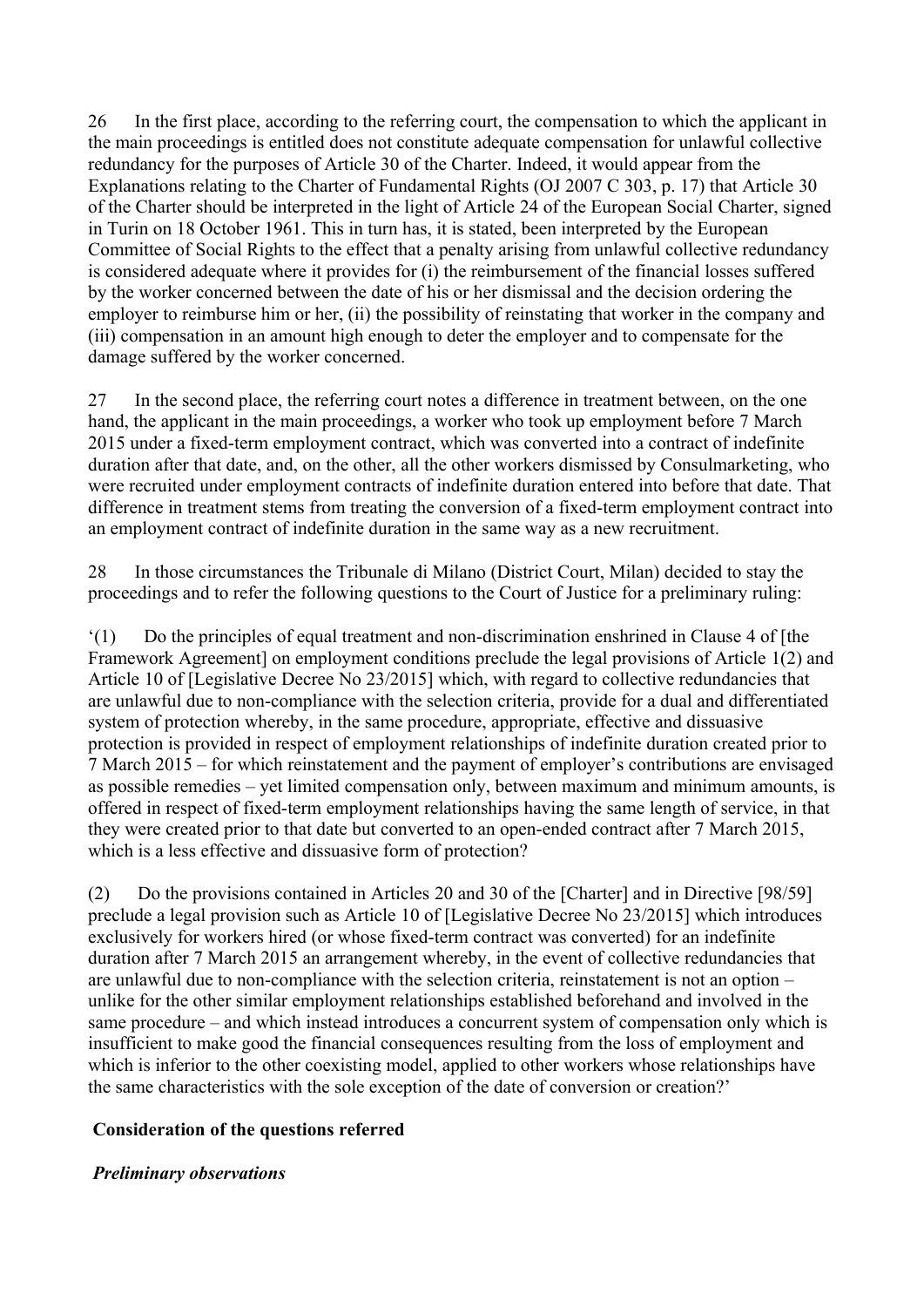29 It is apparent from the documents available to the Court that the main proceedings concern two successive systems for the protection of workers in the event of unlawful collective redundancies. On the one hand, a permanent worker employed under a contract entered into before 7 March 2015 may, under Law No 223/1991, claim reinstatement in the company. On the other hand, a permanent worker employed under a contract concluded after that date may claim only capped compensation under Legislative Decree No 23/2015.

30 Article 1(2) of Legislative Decree No 23/2015 states that the protection system which that legislative decree provides for applies to fixed-term contracts which are converted into contracts of indefinite duration after the legislative decree's entry into force. As the applicant in the main proceedings is in such a situation she can claim only compensation under that legislative decree, unlike all her colleagues who were dismissed at the same time as her but who were reinstated in the company under Law No 223/1991 since they were permanent workers recruited before 7 March 2015.

31 The referring court asks the Court whether the new system introduced by Legislative Decree No 23/2015 is compatible with the Framework Agreement, Directive 98/59 and Articles 20 and 30 of the Charter.

32 It should be borne in mind from the outset that the system of cooperation established by Article 267 TFEU is based on a clear division of responsibilities between the national courts and the Court of Justice. In proceedings brought on the basis of that article, the interpretation of provisions of national law is a matter for the courts of the Member States, not for the Court of Justice, and the Court has no jurisdiction to rule on the compatibility of rules of national law with EU law. However, the Court does have jurisdiction to provide the national court with all the guidance as to the interpretation of EU law necessary to enable that court to determine whether those national rules are compatible with EU law (judgment of 30 April 2020, *CTT – Correios de Portugal*, C-661/18, EU:C:2020:335, paragraph 28).

33 Although it is true that, on a literal reading of the referring court's questions, the Court is being asked to rule on the compatibility of provisions of national law with EU law, there is nothing to prevent the Court from giving an answer that will be of use to the national court, by providing the latter with guidance as to the interpretation of EU law which will enable that court to rule itself on the compatibility of national rules with EU law (judgment of 30 April 2020, *CTT – Correios de Portugal*, C-661/18, EU:C:2020:335, paragraph 29).

34 Moreover, the provisions of the Charter apply, pursuant to Article 51(1) thereof, to the Member States only when they are implementing Union law. Article 6(1) TEU and Article 51(2) of the Charter make it clear that the Charter does not extend the field of application of Union law beyond the powers of the European Union, and does not establish any new power or task for the European Union, or modify powers and tasks as defined in the Treaties. The Court is, therefore, called upon to interpret, in the light of the Charter, the law of the European Union within the limits of the powers conferred on it (order of 4 June 2020, *Balga*, C-32/20, not published, EU:C:2020:441, paragraph 34 and the case-law cited).

35 It is, therefore, appropriate to reformulate the questions referred for a preliminary ruling as seeking the interpretation of Clause 4 of the Framework Agreement, on the one hand, and Directive 98/59, read in the light of Articles 20 and 30 of the Charter, on the other.

## *The second question*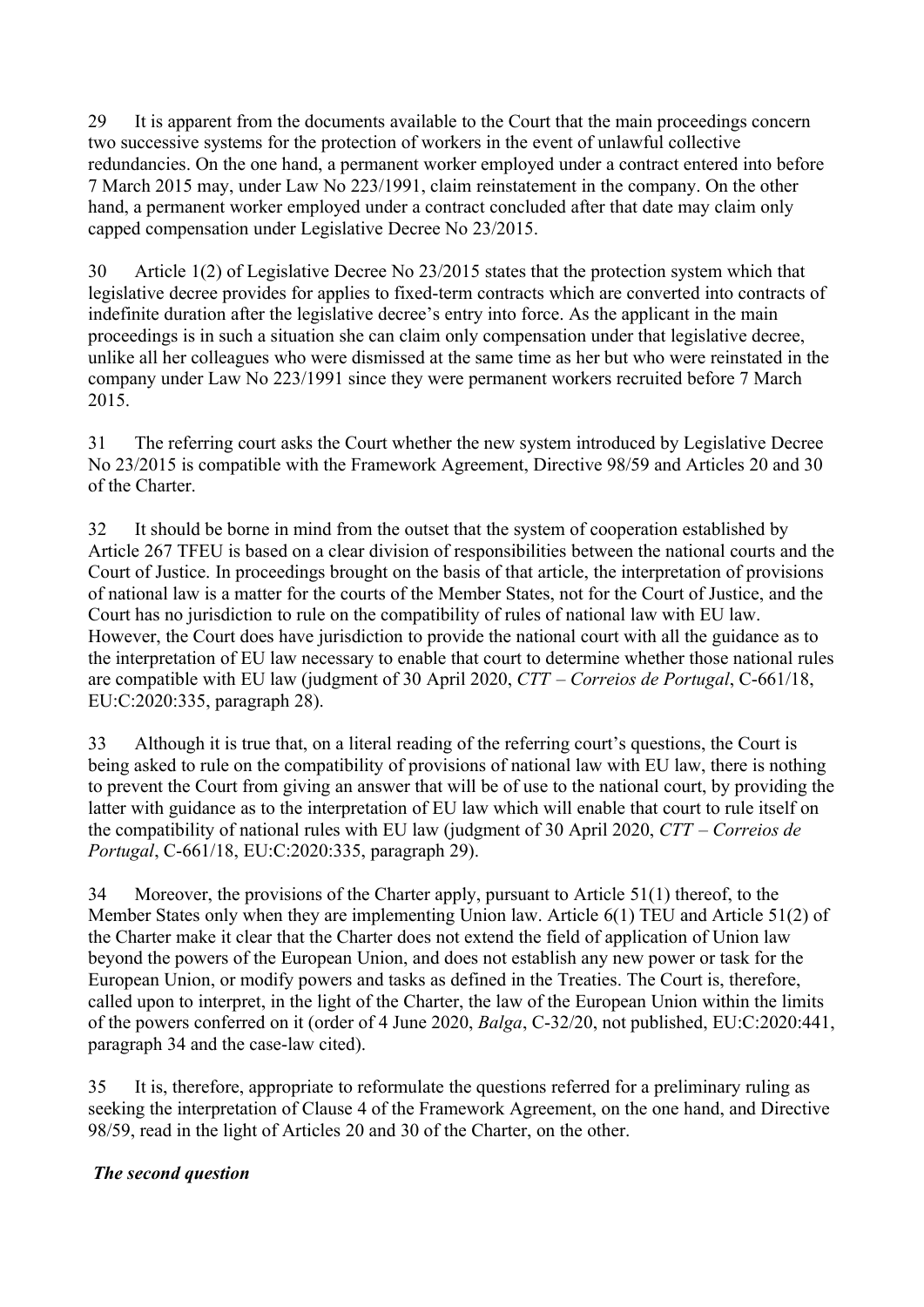36 By its second question, which it is appropriate to examine first, the referring court asks, in essence, whether Directive 98/59 and Articles 20 and 30 of the Charter must be interpreted as precluding national legislation which provides for the concurrent application, in the course of one and the same collective redundancy procedure, of two different systems for the protection of permanent workers in the event of a collective redundancy carried out in breach of the criteria for determining which workers will be dismissed under that procedure.

37 Contrary to what the referring court implies, it is not sufficient, for the purpose of finding that the provisions of Italian law at issue in the main proceedings implement Directive 98/59, that those provisions form part of broader national legislation, certain other provisions of which were adopted in order to transpose that directive into national law. In order for it to be found that Directive 98/59 and, consequently, the Charter, are applicable to the main proceedings, that directive must impose a specific obligation in respect of the situation at issue in those proceedings, which has been implemented by the provisions of Italian law concerned (see, by analogy, order of 4 June 2020, *Balga*, C-32/20, not published, EU:C:2020:441, paragraph 27).

38 It is not apparent from the order for reference that any obligation imposed by Directive 98/59 is at issue in the main proceedings (see, by analogy, order of 4 June 2020, *Balga*, C-32/20, not published, EU:C:2020:441, paragraph 28).

39 First, it should be noted that recital 2 of Directive 98/59, to which the referring court makes reference and from which it is apparent that that directive aims to strengthen the protection of workers in the event of collective redundancies, cannot impose a specific obligation with regard to a situation such as that of the applicant in the main proceedings (see, by analogy, order of 4 June 2020, *Balga*, C-32/20, not published, EU:C:2020:441, paragraph 29).

40 Secondly, such an obligation is not apparent from the provisions of Directive 98/59. The main objective of that directive is to make collective redundancies subject to prior consultation with the workers' representatives and prior notification to the competent public authority. Under Article 2(2) of that directive, consultations are to cover ways and means of avoiding collective redundancies or reducing the number of workers affected, and of mitigating the consequences by recourse to accompanying social measures aimed, inter alia, at aid for redeploying or retraining workers made redundant. Pursuant to Articles 2(3) and 3(1) of the same directive, the employer must notify the competent public authority of projected collective redundancies and provide it with the elements and information mentioned in those provisions (order of 4 June 2020, *Balga*, C-32/20, not published, EU:C:2020:441, paragraph 30 and the case-law cited).

41 Accordingly, Directive 98/59 provides for only a partial harmonisation of the rules for the protection of workers in the event of collective redundancies, that is to say, harmonisation of the procedure to be followed when such redundancies are to be made. Thus, the Court has already had occasion to state that that directive does not seek to establish a mechanism of general financial compensation at Union level in the event of loss of employment and nor does it harmonise the detailed rules governing the definitive termination of an undertaking's activities (order of 4 June 2020, *Balga*, C-32/20, not published, EU:C:2020:441, point 31 and the case-law cited).

42 The means of protection to be afforded to a worker who has been unlawfully dismissed as part of a collective redundancy, following a failure to comply with the criteria on the basis of which the employer is required to determine the workers to be dismissed, are manifestly unrelated to the notification and consultation obligations arising from Directive 98/59. Neither those means nor those selection criteria fall within the scope of that directive. Consequently, they remain within the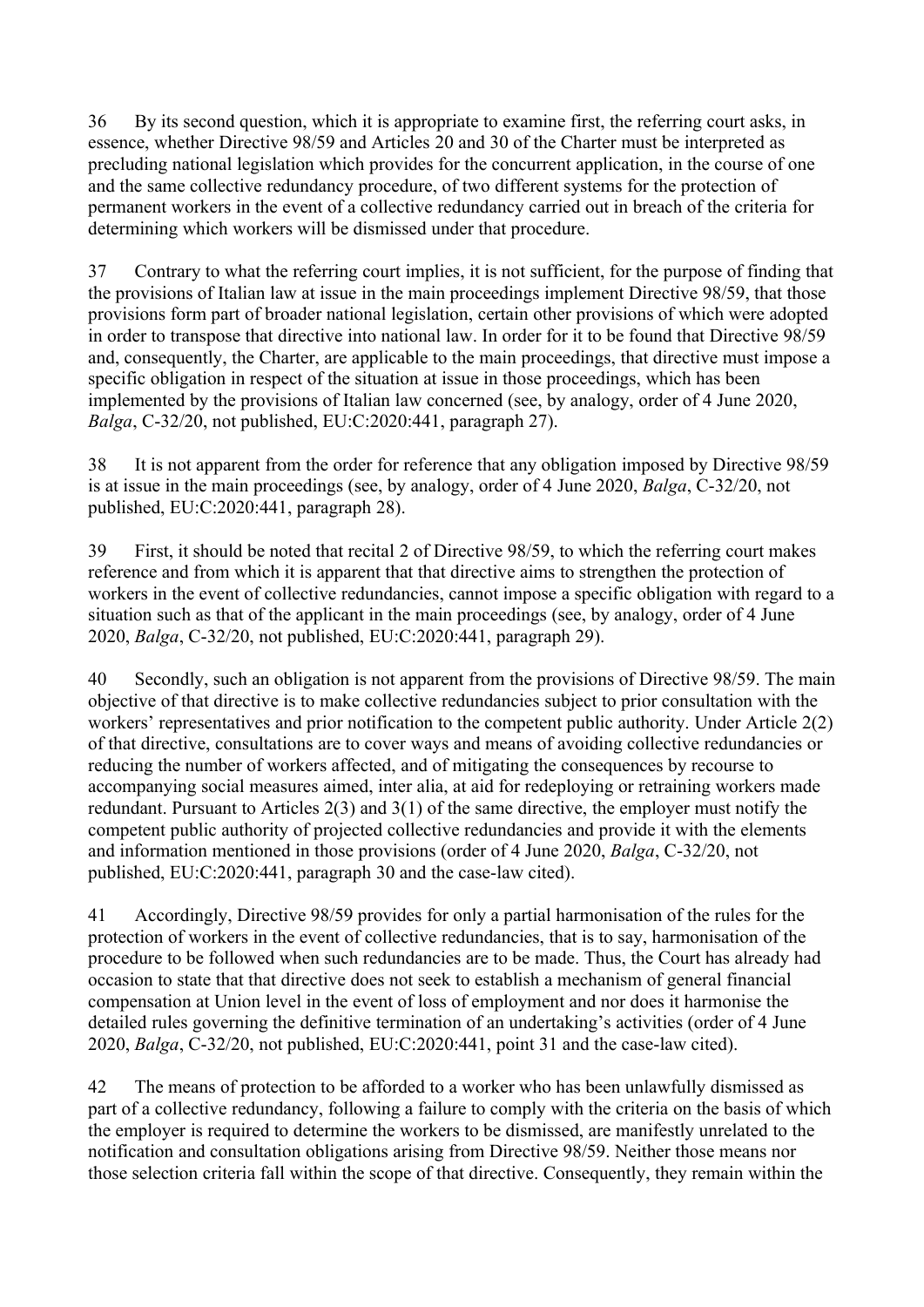Member States' competence (see, to that effect, order of 4 June 2020, *Balga*, C-32/20, not published, EU:C:2020:441, paragraph 32).

43 It should also be borne in mind that, under Article 6 of Directive 98/59, Member States must ensure that judicial and/or administrative procedures for the enforcement of obligations under that directive are available to the workers' representatives and/or workers. Article 6 does not require Member States to adopt a specific measure in the event of a failure to comply with the obligations laid down in Directive 98/59, but leaves them free to choose between the different solutions suitable for achieving the objective pursued by that directive, depending on the different situations which may arise. As the referring court pointed out, in essence, those measures must, however, ensure real and effective judicial protection under Article 47 of the Charter and have a real deterrent effect (order of 4 June 2020, *Balga*, C-32/20, not published, EU:C:2020:441, paragraph 33 and the caselaw cited).

44 However, Article 6 of Directive 98/59 and that case-law apply only to procedures aimed at enforcing the obligations laid down in that directive. Since it is clear from the order for reference that the second question referred does not concern the infringement of an obligation laid down by that directive, but rather the non-compliance with the criteria laid down by national law on the basis of which the employer is required to determine, in the event of a collective redundancy, which workers will be dismissed under that procedure, with those criteria being within the competence of the Member States, Article 6 of that directive and that case-law cannot apply in the present case (see, by analogy, order of 4 June 2020, *Balga*, C-32/20, not published, EU:C:2020:441, paragraph 34).

45 Furthermore, since national legislation providing for the concurrent application, in the course of one and the same collective redundancy procedure, of two different systems for the protection of permanent workers in the event of an unlawful collective redundancy does not come within the scope of Directive 98/59, that national legislation cannot be regarded as implementing EU law within the meaning of Article 51(1) of the Charter and, consequently, cannot be examined in the light of the guarantees of the Charter and, in particular, of Articles 20 and 30 thereof.

46 It follows from all the foregoing considerations that national legislation which provides for the concurrent application, in the course of one and the same collective redundancy procedure, of two different systems for the protection of permanent workers in the event of a collective redundancy carried out in breach of the criteria for determining which workers will be dismissed under that procedure does not come within the scope of Directive 98/59 and cannot, therefore, be examined in the light of the fundamental rights guaranteed by the Charter and, in particular, Articles 20 and 30 thereof.

# *The first question*

47 By its first question, which it is appropriate to examine second, the referring court asks, in essence, whether Clause 4 of the Framework Agreement must be interpreted as precluding national legislation which extends a new system for the protection of permanent workers in the event of unlawful collective redundancies to workers whose fixed-term contracts, entered into before the date of entry into force of that legislation, are converted into contracts of indefinite duration after that date.

48 According to Clause 1(a) of the Framework Agreement, one of the objectives of that agreement is to improve the quality of fixed-term work by ensuring the application of the principle of non-discrimination. Similarly, the third paragraph in the preamble to the Framework Agreement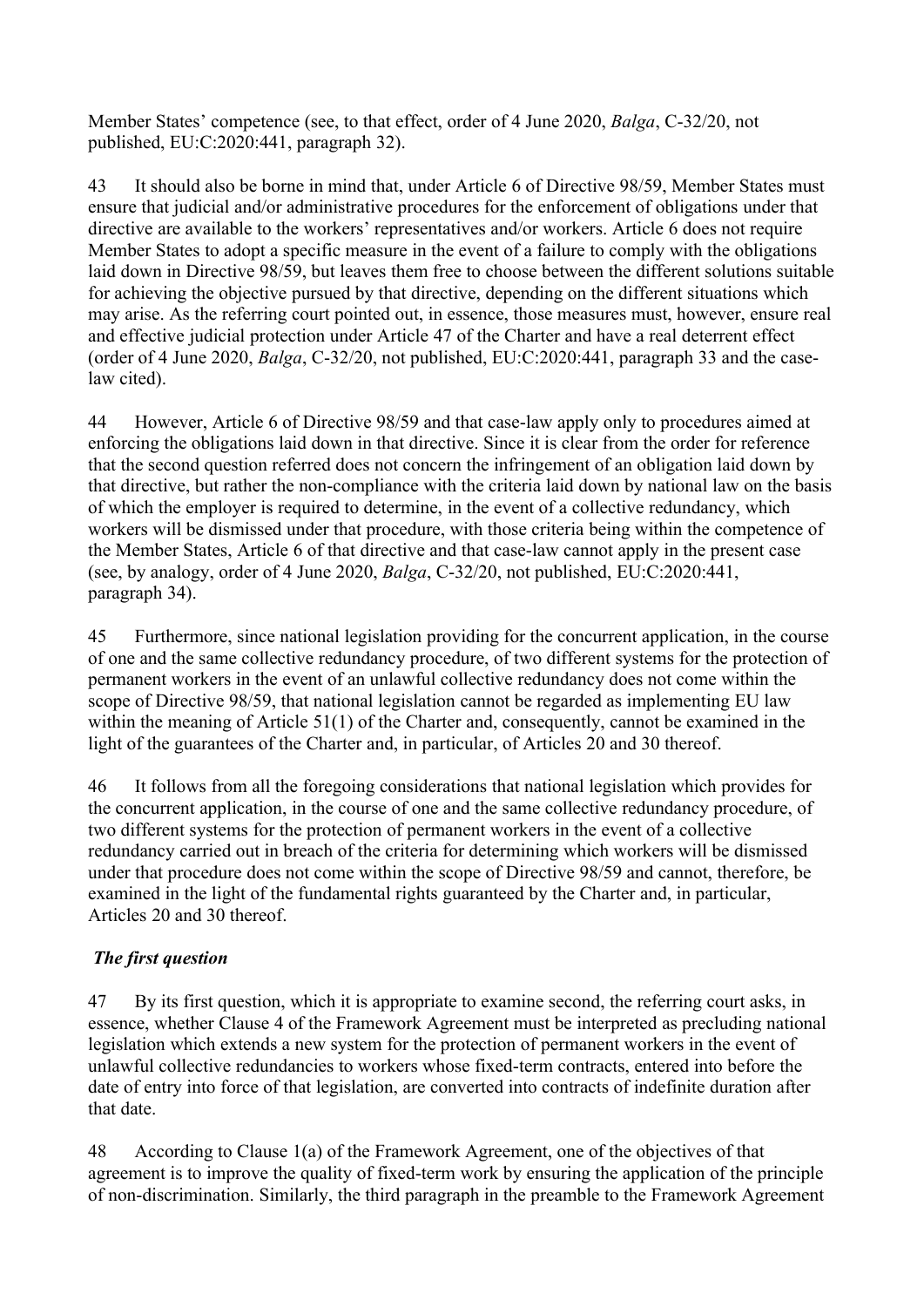states that that agreement 'illustrates the willingness of the Social Partners to establish a general framework for ensuring equal treatment for fixed-term workers by protecting them against discrimination'. Recital 14 of Directive 1999/70 states, to that effect, that the aim of the Framework Agreement is, in particular, to improve the quality of fixed-term work by setting out minimum requirements in order to ensure the application of the principle of non-discrimination (judgment of 25 July 2018, *Vernaza Ayovi*, C-96/17, EU:C:2018:603, paragraph 21).

49 The Framework Agreement, in particular Clause 4 thereof, seeks to apply the principle of non-discrimination to fixed-term workers in order to prevent an employer using such an employment relationship to deny those workers rights which are recognised for permanent workers (judgment of 25 July 2018, *Vernaza Ayovi*, C-96/17, EU:C:2018:603, paragraph 22).

50 Having regard to the objectives pursued by the Framework Agreement, Clause 4 thereof must be understood as expressing a principle of EU social law which cannot be interpreted restrictively (judgment of 25 July 2018, *Vernaza Ayovi*, C-96/17, EU:C:2018:603, paragraph 23).

51 It should be borne in mind that Clause 4(1) of the Framework Agreement prohibits, in respect of employment conditions, less favourable treatment of fixed-term workers than comparable permanent workers solely because they have a fixed-term contract or relation, unless different treatment is justified on objective grounds. Clause 4(4) lays down the same prohibition as regards period-of-service qualifications relating to particular conditions of employment.

52 In the first place, the Court has already held that the protection afforded to a worker in the event of unlawful dismissal comes within the concept of 'employment conditions' within the meaning of Clause 4(1) of the Framework Agreement (see, to that effect, judgment of 25 July 2018, *Vernaza Ayovi*, C-96/17, EU:C:2018:603, paragraphs 28 to 30).

53 In the second place, according to the Court's settled case-law, in order to assess whether the persons concerned are engaged in the same or similar work for the purposes of the Framework Agreement, it is necessary to determine, in accordance with Clause 3(2) and Clause 4(1) of the Framework Agreement, whether, in the light of a number of factors, such as the nature of the work, training requirements and working conditions, those persons can be regarded as being in a comparable situation (see, to that effect, judgment of 25 July 2018, *Vernaza Ayovi*, C-96/17, EU:C:2018:603, paragraph 34 and the case-law cited).

54 It is for the referring court, which alone has jurisdiction to assess the facts, to determine whether the applicant in the main proceedings was in a situation comparable to that of workers taken on for an indefinite period by the same employer during the same period (see, by analogy, judgment of 25 July 2018, *Vernaza Ayovi*, C-96/17, EU:C:2018:603, paragraph 35). In that regard, it is apparent, a priori, from the file submitted to the Court that, prior to the conversion of her fixedterm contract into a contract of indefinite duration, the applicant in the main proceedings was a fixed-term worker who was in a situation comparable to that of her colleagues hired for an indefinite period.

55 In the third place, as regards the existence of a difference in treatment, the referring court states that if account were to be taken of the date of conclusion of her fixed-term employment contract, the applicant in the main proceedings could claim reinstatement in the undertaking under Law No 223/1991, which is more advantageous than the compensation to which she is entitled under Legislative Decree No 23/2015. The applicant has, therefore, been treated less favourably than her colleagues who were hired for an indefinite period before 7 March 2015, the date of entry into force of that legislative decree.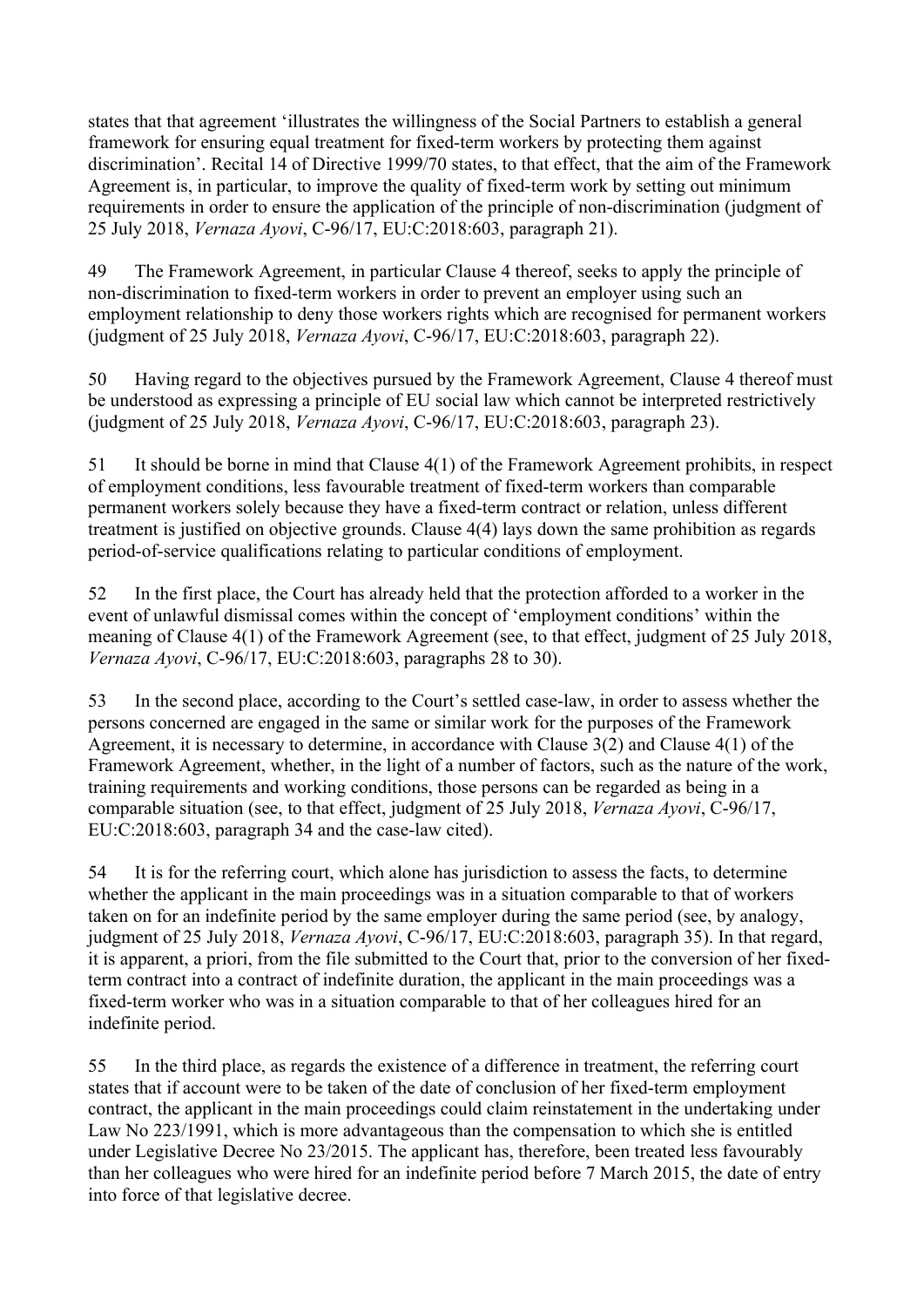56 The fact that the applicant acquired the status of permanent worker after that date does not mean that, in certain circumstances, she cannot rely on the principle of non-discrimination laid down in Clause 4 of the Framework Agreement (see, to that effect, judgment of 18 October 2012, *Valenza and Others*, C-302/11 to C-305/11, EU:C:2012:646, paragraph 34). It is sufficient in that regard to find that the difference in treatment, of which the applicant argues she is the victim, results from the fact that she was initially recruited on a fixed-term basis.

57 However, in so far as it is necessary to understand the reference to the applicant's length of service, made by the referring court in the written response to the Court's questions, as referring to Clause 4(4) of the Framework Agreement, the applicability of that provision must be excluded from the outset. That provision states that period-of-service qualifications relating to particular conditions of employment are to be the same for fixed-term workers as for permanent workers except where different length-of-service qualifications are justified on objective grounds. The fact that the applicant was treated less favourably than her colleagues who were dismissed as part of the same collective redundancy is not, however, due to the length-of-service criteria for the determination of protection in the event of unlawful collective redundancies. Rather, the difference in treatment results from the transitional system established by Article 1(2) of that legislative decree, which extends the application of that legislative decree to fixed-term contracts that were entered into before the date of its entry into force and converted into contracts of indefinite duration after that date. Such a difference in treatment must be examined in the light of Clause 4(1) of the Framework Agreement.

58 Accordingly, subject to the referring court's definitive assessment of the comparability of the situation of a fixed-term worker, such as the applicant, and that of a permanent worker in the light of all the relevant factors, it is necessary to ascertain whether there is an objective reason justifying that difference in treatment (see, by analogy, judgment of 25 July 2018, *Vernaza Ayovi*, C-96/17, EU:C:2018:603, paragraph 37).

59 In that regard, it should be borne in mind that, according to the Court's settled case-law, the concept of 'objective grounds', within the meaning of Clause 4(1) of the Framework Agreement, must be understood as not permitting a difference in treatment between fixed-term workers and permanent workers to be justified on the basis that the different treatment is provided for by a general or abstract measure, such as a law or a collective agreement (judgment of 25 July 2018, *Vernaza Ayovi*, C-96/17, EU:C:2018:603, paragraph 38).

60 According to equally settled case-law, that concept requires the unequal treatment found to exist to be justified by the presence of precise and specific factors, characterising the employment condition to which it relates, in the specific context in which it occurs and on the basis of objective and transparent criteria, in order to ensure that that unequal treatment in fact responds to a genuine need, is appropriate for the purpose of attaining the objective pursued and is necessary for that purpose. Those factors may be apparent, in particular, from the specific nature of the tasks for the performance of which fixed-term contracts have been concluded and from the inherent characteristics of those tasks or, as the case may be, from pursuit of a legitimate social policy objective of a Member State (judgment of 25 July 2018, *Vernaza Ayovi*, C-96/17, EU:C:2018:603, paragraph 39).

61 In that regard, it is apparent from the documents available to the Court and from the replies to the Court's questions that the Italian Government considers that the less favourable treatment of a worker in the situation of the applicant in the main proceedings is justified by the social policy objective pursued by Legislative Decree No 23/2015, which is to encourage employers to employ workers on a permanent basis. Treating the conversion of a fixed-term contract into a contract of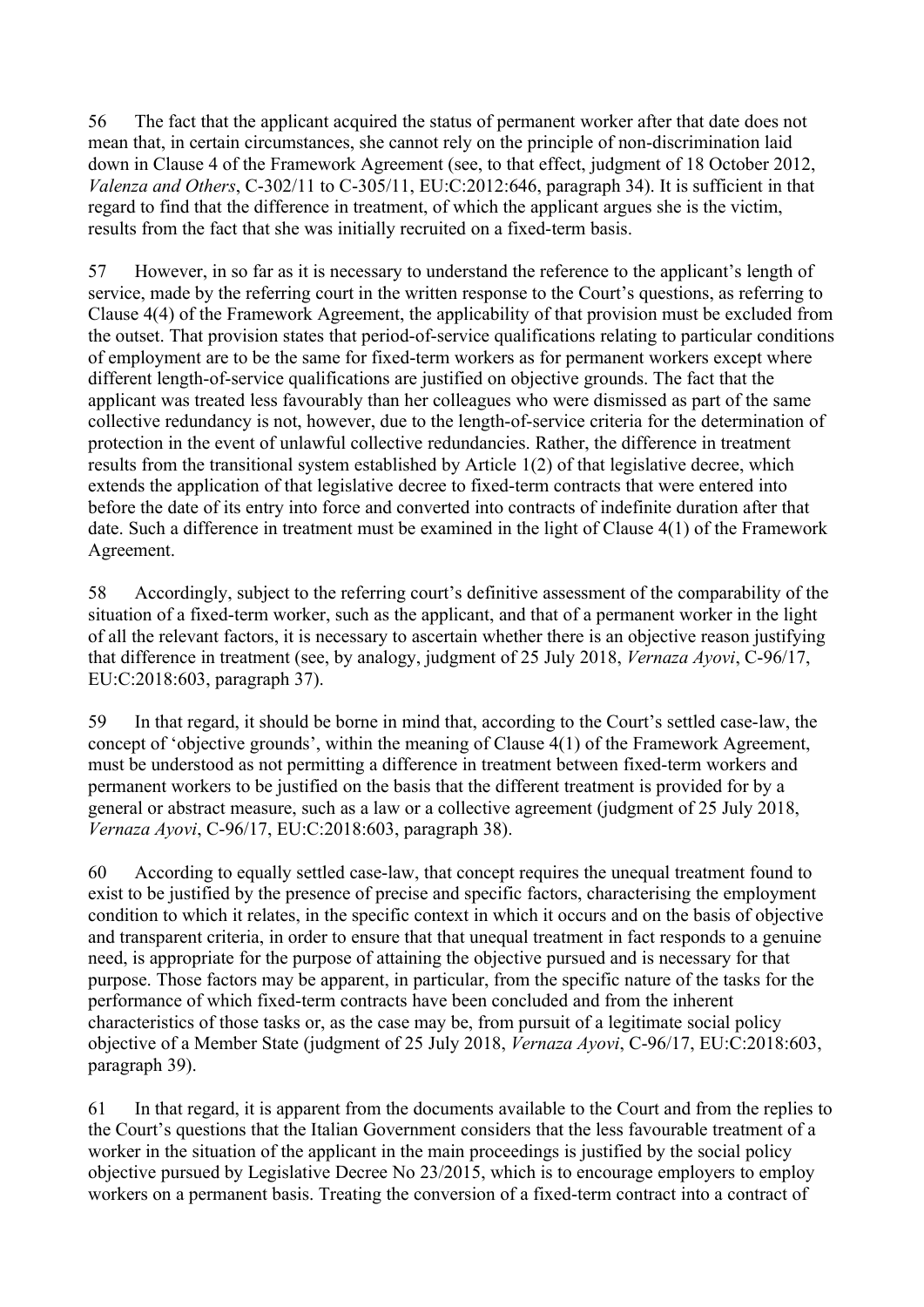indefinite duration like a new recruitment is, it is argued, justified in the light of the fact that the worker concerned obtains, in exchange, a form of stability of employment.

62 It should be noted that enhancing employment stability by promoting the conversion of fixedterm contracts into contracts of indefinite duration is a legitimate objective of social law and, moreover, an objective pursued by the Framework Agreement. The Court has already held that the encouragement of recruitment undoubtedly constitutes a legitimate objective of Member States' social or employment policy (see, to that effect, judgment of 19 July 2017, *Abercrombie & Fitch Italia*, C-143/16, EU:C:2017:566, paragraph 37). In addition, the second paragraph of the preamble to the Framework Agreement states that the parties to the Framework Agreement recognise that contracts of indefinite duration are, and will continue to be, the general form of employment relations between employers and workers. Consequently, the benefit of stable employment is viewed as a major element of worker protection (see, to that effect, judgment of 15 April 2008, *Impact*, C-268/06, EU:C:2008:223, paragraph 87).

63 As to whether the measure is appropriate and necessary for the purpose of attaining that objective, it must be borne in mind that the Member States enjoy broad discretion in their choice, not only to pursue a particular aim in the field of social and employment policy, but also in the definition of measures capable of achieving it (see, to that effect, judgment of 19 July 2017, *Abercrombie & Fitch Italia*, C-143/16, EU:C:2017:566, paragraph 31).

64 As regards, first of all, whether it is appropriate to treat the conversion of a fixed-term contract into a contract of indefinite duration like a new recruitment, the effect of such treatment is that, in the case of unlawful collective redundancy, the worker concerned is not entitled to reinstatement in the undertaking under Law No 223/1991, but only to the capped and less favourable compensation provided for by Legislative Decree No 23/2015. As the Italian Government stated in its written observations, such a measure treating the conversion of an employment contract like a new recruitment appears likely to encourage employers to convert fixed-term employment contracts into contracts of indefinite duration, a matter which is, however, for the referring court to verify.

65 With regard, next, to whether that measure is necessary, account must be taken of the broad discretion accorded to the Member States, as noted in paragraph 63 above. The measure forms part of a reform of Italian social law which aims to promote the creation, through recruitment or through the conversion of a fixed-term contract, of employment relationships of indefinite duration. If the new protection system introduced by Legislative Decree No 23/2015 did not apply to converted contracts, any incentive effect to convert fixed-term contracts in force on 7 March 2015 into contracts of indefinite duration would be excluded from the outset.

66 Lastly, the fact that Legislative Decree No 23/2015 reduces the level of protection for permanent workers is not, in itself, covered by the prohibition of discrimination set out in Clause 4 of the Framework Agreement. It is sufficient in that regard to note that the principle of nondiscrimination has been implemented and specifically applied by the Framework Agreement solely as regards differences in treatment as between fixed-term and permanent workers who are in a comparable situation. Consequently, any differences in treatment between specific categories of permanent staff are not covered by the principle of non-discrimination established by that framework agreement (see, by analogy, judgment of 21 November 2018, *Viejobueno Ibáñez and de la Vara González*, C-245/17, EU:C:2018:934, paragraph 51).

67 Subject to the verifications to be carried out by the referring court, which alone has jurisdiction to interpret national law, it is apparent from the foregoing considerations that treating